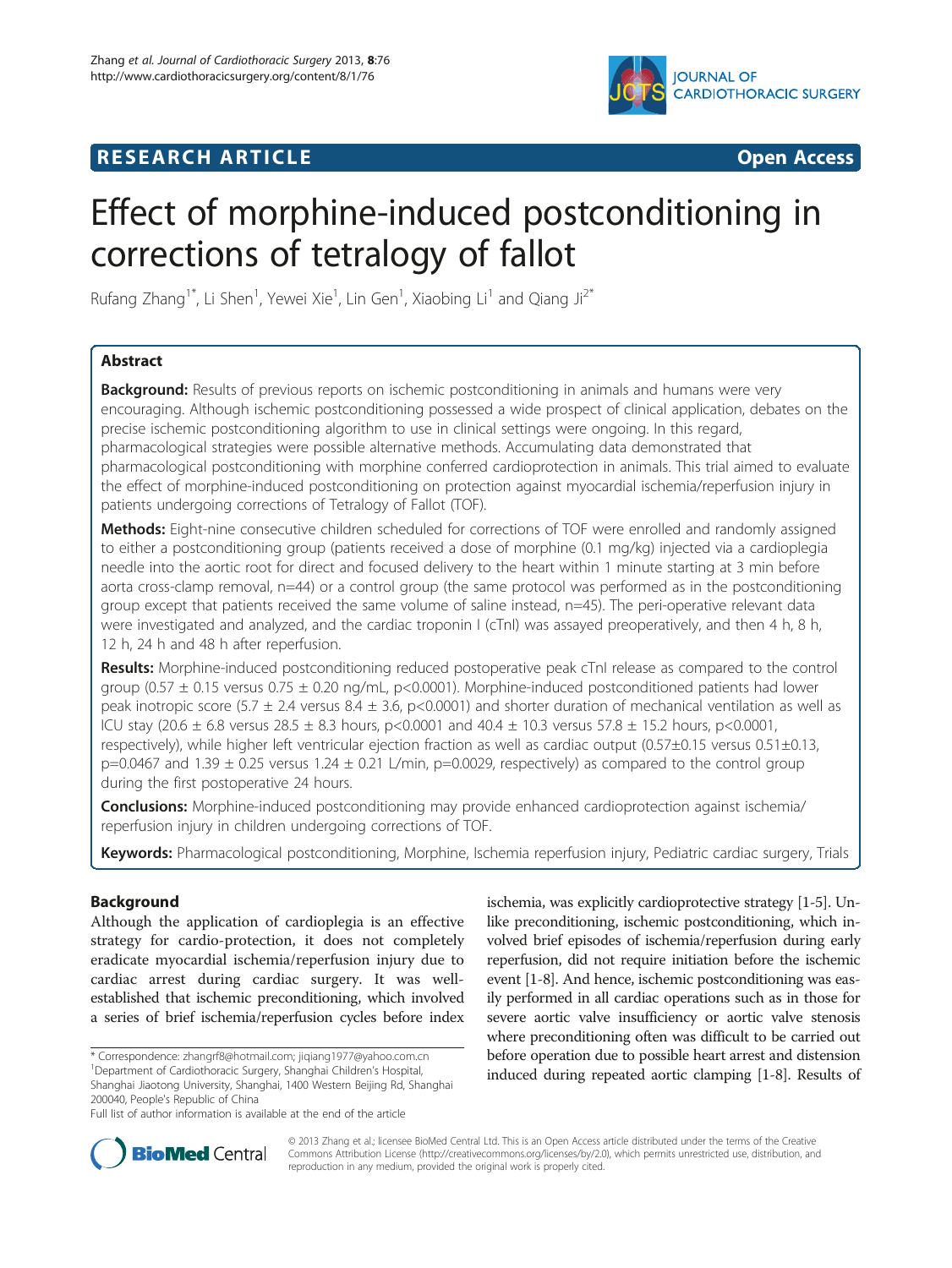previous reports on ischemic postconditioning were very encouraging in animals and humans [\[1](#page-5-0)-[10](#page-5-0)].

Although ischemic postconditioning possessed a wide prospect of clinical application, debates on the precise ischemic postconditioning algorithm to use in clinical settings were ongoing. In this regard, pharmacological strategies [\[11,12](#page-5-0)], which would avoid some adverse consequences associated with intermittent cross-clamping (such as aortic injury, left ventricular distention, and malignant arrhythmia), were possible alternative methods. Morphine, a classic opioid drug, was particularly interesting cardioprotective ligands to anesthesiologists and clinicians due to their widely used perioperatively. Schultz's group first reported that morphine-induced preconditioning mimicked ischemic preconditioning [[13\]](#page-5-0). Accumulating data demonstrated that morphine-induced postconditioning provided powerful cardioprotective effect, which seemed to be similar to ischemic postconditioning [[12,14](#page-5-0)-[17](#page-5-0)]. So far, the vast majority of previous studies assessed the impact of morphine-induced postconditioning on cardioprotection in animal experiments. However,there were few reports focused on morphine-induced postconditioning in the field of cardiac surgery, especially pediatric cardiac surgery [[12,18](#page-5-0)]. Although major advances have been made in the field of cardiac surgery for Tetralogy of Fallot (TOF), inadequate myocardial protection may remain a persistent source of mortality and morbidity associated with surgery for TOF [[19](#page-5-0)]. Whether morphine-induced postconditioning has an additive effect on cardioplegia or not in the setting of pediatric cardiac surgery for TOF remains to be determined.

The purpose of this study was to test the hypothesis that morphine-induced postconditioning could provide enhanced cardio-protection against ischemia/ reperfusion injury in children undergoing corrections of TOF.

# Methods

### Subjects

Eligible patients were less than 18 years of age, scheduled for total correction of TOF, and cardiac function NYHA class I-III.

Exclusion criteria were as follows: TOF with pulmonary atresia, TOF with absent pulmonary artery, concomitant infective endocarditis, prior palliation with a systemic-to -pulmonary artery shunt, postoperative residual ventricular septal defect, and postoperative moderate and severe pulmonary valve regurgitation.

All selected patients underwent preoperative electrocardiogram, chest X-ray film and echocardiography. None of selected patients received preoperative inotropic support. The guardians of selected patients signed an informed consent approved by the ethics committee.

### Grouping

This study protocol was approved by the ethics committee of Tongji hospital affiliated to Tongji University and was consistent with the Declaration of Helsinki.

All selected patients were divided randomly into either a postconditioning group or a control group through a computer-generated randomization sequence. The randomization assignment for each patient was kept in a sealed envelope which was opened by a trial investigator at the time of patient enrollment. The hospital staff caring for postoperative patients was blinded for group allocation.

In the postconditioning group, starting at 3 min before aorta cross-clamp removal, patients received a dose of morphine (0.1 mg/kg) injected via a cardioplegia needle into the aortic root for direct and focused delivery to the heart within 1 minute. In the control group, the same protocol was performed as in the postconditioning group except that patients received the same volume of saline instead.

With reference to previous reports [[20,21\]](#page-5-0), in which 0.1 mg/kg was indicated as better dosage for morphine postconditioning, we used the dosage for morphine postconditioning in this trial.

# Clinical data

The pre-, intra- and post-operative relevant data of all selected patients were investigated and analyzed. Preoperative information included age, gender, weight, McGoon ratio, left ventricular end-diastolic volume index (LVEDVI), left ventricular ejection fraction (LVEF), cardiac output, hemoglobin, and saturation of arterial blood oxygen (in absence of supplemental oxygen administration). Intraoperative variables included operative type (transannular patches or not), duration of cardiopulmonary bypass (CPB) and aortic cross clamping (ACC), and resumption of cardiac activity/rhythm. Postoperative data included the first postoperative 24-hour parameters (such as urine volume, drainage volume, blood transfusion volume, peak inotropic score, creatinine, use of furosemide as well as its intravenous infusion dose), duration of mechanical ventilation and intensive care unit (ICU) stay, and in-hospital mortality. Echocardiography was performed to assess LVEF and cardiac output during the first postoperative day and before discharge. All patients were followed up for at least 30 days following surgery.

The McGoon ratio is calculated by dividing the sum of the diameter of the bilateral central pulmonary arteries by the diameter of the descending aorta at the level of the diaphragm. The first postoperative 24-hour quantitative measures of inotropes were evaluated by the inotropic score according to the following formula [\[22](#page-5-0)]: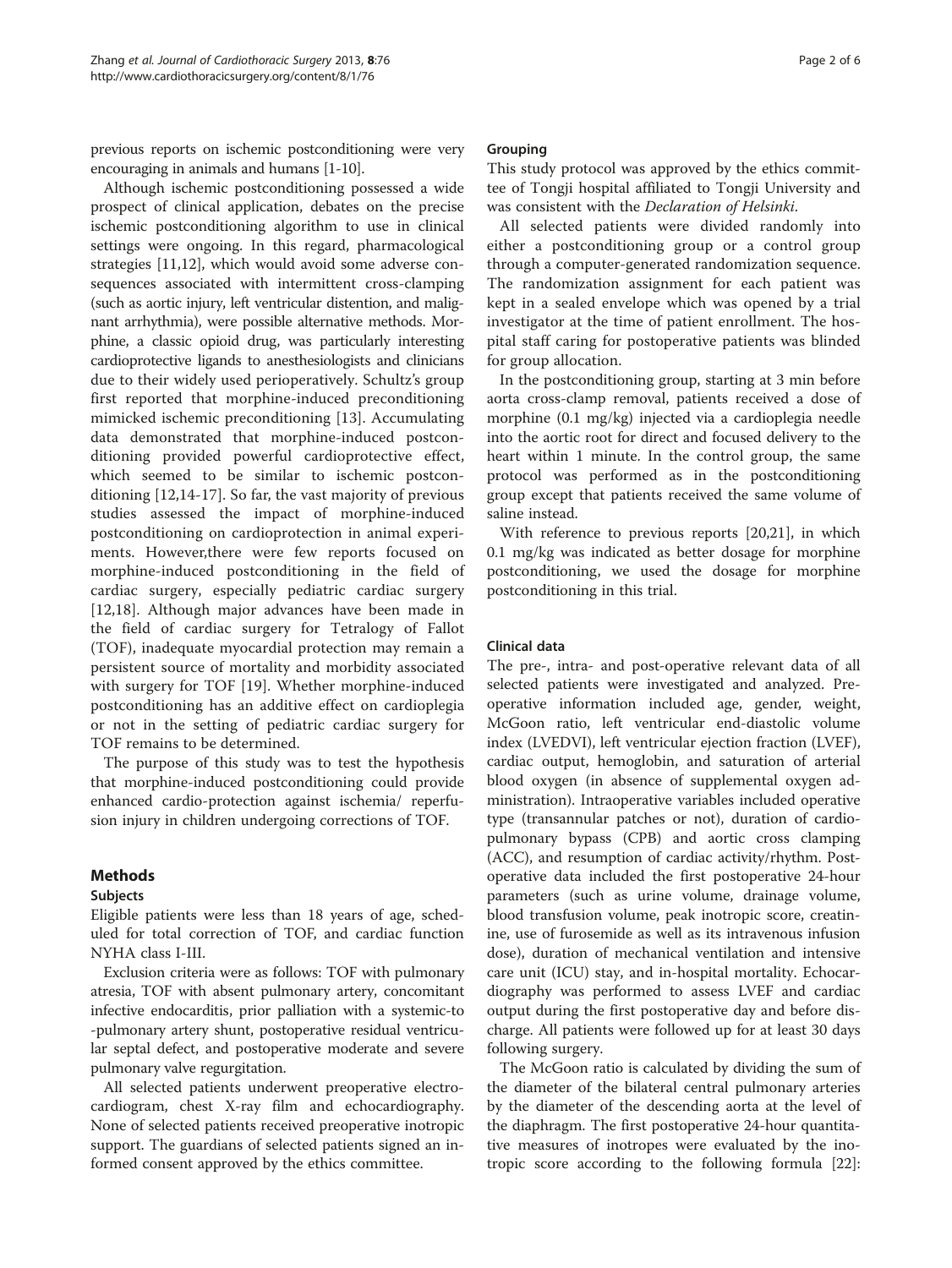$([dopamine + dobutamine] \times 1) + (milrinone \times 15) +$ ([epinephrine + norepinephrine + isoprenaline]  $\times$ 100).

Management of inotropic dose was according to hemodynamic stability as reflected by such parameters as arterial blood pressure, central venous pressure, etc. Dopamine was employed as the first-line inotrope with epinephrine and/or norepinephrine as second-line inotrope for hemodynamic support in cases of hemodynamic instability as reflected by systemic blood pressure inadequacy despite maximal fluid management and dopamine use. Weaning from mechanical ventilation depended on hemodynamics, arterial blood gas analysis, etc. to assess for cardiopulmonary function; no excessive bleeding and a mandatory chest radiograph before extubation to rule out pneumothorax, pleural effusion and atelectasis. Criteria for leaving ICU included an alert, hemodynamically stable patient with an inotropic score less than 5, better pulmonary function with no metabolic acidosis, urine output more than 0.5 ml/kg/h and a mandatory chest radiograph before leaving ICU to rule out pneumothorax, pleural effusion and atelectasis. The indications that guided the use of furosemide included oliguria (urine output <0.5 ml/kg/h) and development of hypervolemia [[8\]](#page-5-0).

## Blood sampling and biochemical analysis

For each patient, 2 ml blood samples were collected preoperatively, and then 4 hours, 8 hours, 12 hours, 24 hours, and 48 hours after aorta cross-clamp removal for determination of the plasma levels of cardiac troponin I (cTnI). The blood samples were transferred into dry glass tubes and stored at 4°C until centrifugation. Plasma separated after centrifugation was frozen at −80 C until assayed for cTnI using the cTnI ELISA kit which was obtained from Jidan Biotechnology Company (Nanjing, China). The cTnI values were expressed as ng/ml (normal reference value in our hospital:  $< 0.15$  ng/mL). The cTnI concentration was measured in the clinical laboratory of our hospital by individuals unaware of the group allocation.

Total cTnI release in the control and postconditioning group was represented as an area under curve (AUC) from preoperation  $(C_0)$  to the last sampling time  $(C_{48})$ . It was calculated using the equation for determining trapezoid area as follows [\[8](#page-5-0)]:  $AUC_{0-48} = [(C_0+C_4) \times 4 + (C_4+C_8) \times 4 +$  $(C_8+C_{12})$  ×4+  $(C_{12}+C_{24})$  ×12+  $(C_{24}+C_{48})$  ×24] /2. Total cTnI release from  $C_0$  to  $C_8$  and  $C_8$  to  $C_{48}$  represented as  $AUC_{0-8}$  and  $AUC_{8-48}$  respectively, were calculated accordingly.

## Operation

During the surgical procedure, anesthesia was induced with midazolam (0.05 mg/kg), fentanyl (4 μg/kg) and vecuronium (0.1 μg/kg), and maintained with intravenous fentanyl (total amount of fentanyl was less than 15 μg/kg

during operation). All the operations were performed by the same surgical team. The operations were performed using moderate hypothermic cardiopulmonary bypass (28-31°C) with bicaval cannulation and left heart venting via the right superior pulmonary vein. The myocardium was protected using intermittent perfusion of cold blood cardioplegic solution at 4°C and in a ratio of 1:4. The cold blood cardioplegia which was composed of sodium chloride at 132 mmol/L, potassium chloride at 16 mmol/L, calcium chloride at 1.8 mmol/L, magnesium sulphate at 15 mmol/L, procaine at 0.05 mmol/L, and sodium bicarbonate at 19 mmol/L, was infused into the aortic root if there was no aortic valve regurgitation. For patients with aortic regurgitation, the aorta was opened promptly after the cross-clamp was applied, the left and right coronary artery ostia were cannulated, and the cold blood cardioplegia was delivered though a Y bifurcated catheter. The initial dose of cardioplegia infused was at 20 ml/kg; thereafter, the cardioplegia solution was reinfused every 30 min at a dose of 10 ml/kg. Modified ultrafiltration was used following separation from bypass. All patients received similar standard postoperative care in our institution.

# Statistical analysis

The sample size calculations are based on a serum concentration of cTnI at post-reperfusion time points of 4 hours of 0.60 ng/mL for the postconditioning group and of 0.75 ng/mL for the control group according to results of preliminary studies. With an  $\alpha$  level of 0.05 and a test power of 0.80, the resulting sample size was 40 patients for each group. A risk of loss of patients to follow up of 1-5% was assumed.

Statistical analysis was performed using the SPSS 13.0 statistical software package. Data are expressed as means ± standard deviation for continuous variables, and frequencies were measured for categorical variables. The unpaired  $t$ -test or  $t'$ -test according to homogeneity test for variance was used to compare measurement data and Fisher's exact test was used to compare enumeration data. Repeated-measure analysis of variance was used to evaluate differences over time within groups for cTnI. All  $p$  values <0.05 were considered to be statistically significant.

### Results

# Study population

From January 2010 to December 2011, after obtained approval by the ethic committee and written informed consent, a total of 99 consecutive patients who met the inclusion criteria were randomly divided either into a postconditioning group (n=49) or into a control group (n=50). Among them, 10 patients were excluded (infective endocarditis in 5 patients, TOF with absent left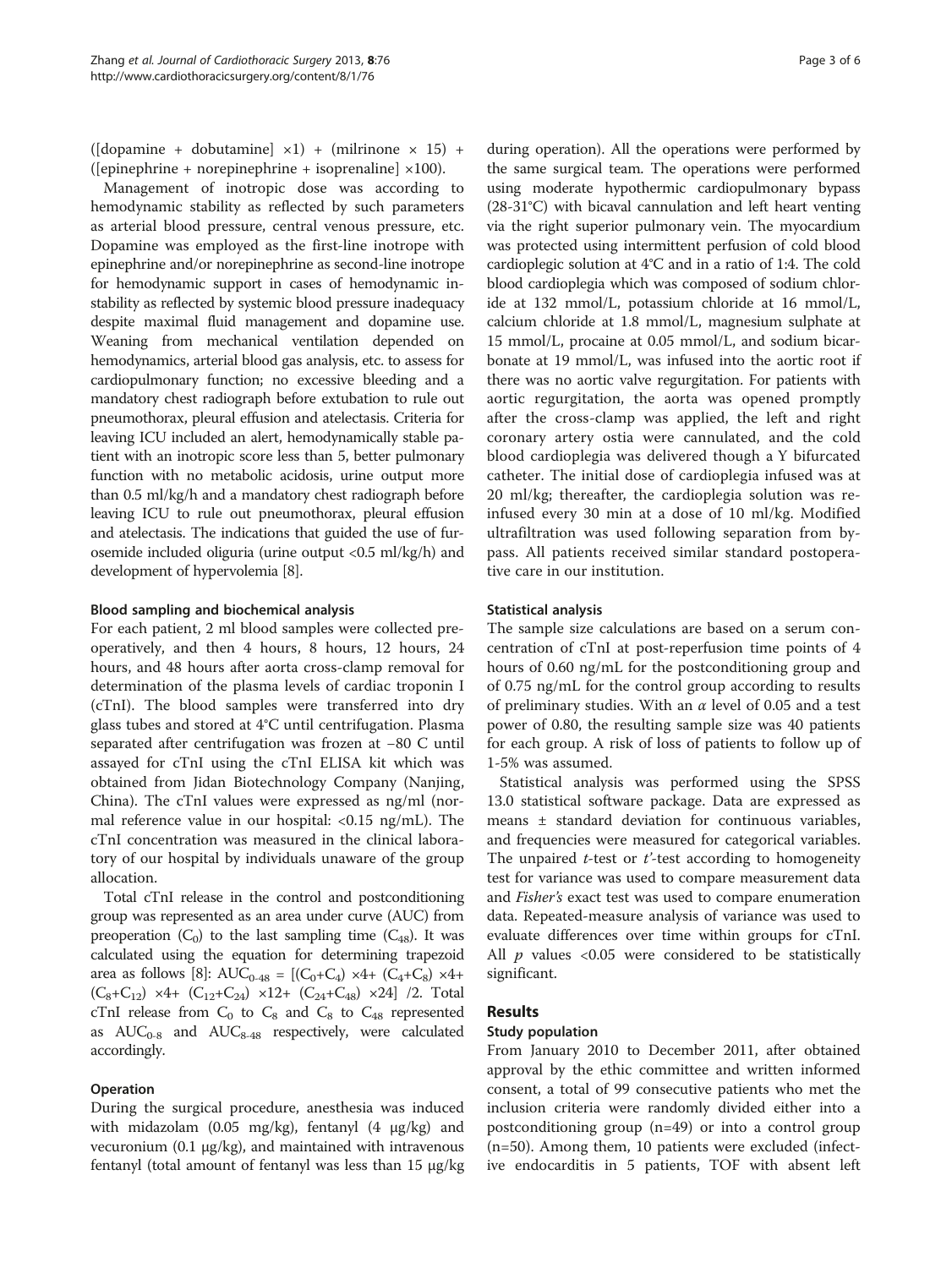Table 1 Demographic and clinical features

|                         | Postconditioning<br>$(n=44)$ | Control (n=45) | р      |
|-------------------------|------------------------------|----------------|--------|
| Age (years)             | $4.2 + 1.8$                  | $4.4 + 1.5$    | 0.5702 |
| Gender (male/female)    | 26/18                        | 25/20          | 0.8312 |
| Weight (kg)             | $13.6 + 4.5$                 | $14.1 + 4.7$   | 0.6096 |
| McGoon ratio            | $1.33 + 0.20$                | $1.38 + 0.25$  | 0.3010 |
| LVEDVI $(mI/m2)$        | $32.8 + 4.5$                 | $33.4 + 5.3$   | 0.5667 |
| I VFF                   | $0.62 + 0.17$                | $0.64 + 0.15$  | 0.5575 |
| Cardiac output (L/min)  | $0.94 + 0.21$                | $0.97 + 0.24$  | 0.5323 |
| Hemoglobin (g/L)        | 183±34                       | $175 + 28$     | 0.2285 |
| SaO <sub>2</sub> $(\%)$ | $74 + 16$                    | $78 + 13$      | 0.1985 |

LVEDVI, left ventricular end-diastolic volume index; LVEF, left ventricular ejection fraction;  $SaO<sub>2</sub>$ , saturation of arterial blood oxygen.

pulmonary artery in 3 patients, and postoperative residual VSD in 2 patients). Finally, the outcome analysis was conducted on 44 patients in the postconditioning group and 45 patients in the control group.

#### Clinical outcomes

The preoperative clinical data are shown in Table 1. No significant differences were noted with regard to age, gender, weight, McGoon ratio, LVEDVI, LVEF, cardiac output, hemoglobin, and saturation of arterial blood oxygen between two groups. The operative and postoperative data are shown in Table 2. Patients from the two groups were similar with regard to the types of procedure, duration of bypass as well as aortic clamping, reoperation for bleeding, and the first postoperative 24-hour urine volume, blood transfusion volume, drainage volume and serum creatinine level. The first postoperative 24-hour inotropic drug score and use of furosemide as well as its intravenous infusion dose in the postconditioning group was significantly less than those in the control group  $(5.7\pm2.4$  versus  $8.4\pm3.6$ , p<0.0001; 20.5% versus 42.2%, p=0.0395; 1.2±0.3 versus 1.7±0.4 mg/kg, p=0.0027). Patients received morphineinduced postconditioning were less likely to present short duration of mechanical ventilation and ICU stay as compared to control patients (20.6±6.8 versus 28.5±8.3 hours, p<0.0001 and 40.4±10.3 versus 57.8±15.2 hours, p<0.0001, respectively). Only one patient in the control group died of pulmonary infection on the 11th day after surgery. Pre- and post-operative LVEF and cardiac output are shown in Table [3](#page-4-0). Morphine-induced postconditioned patients had higher LVEF as well as cardiac output on the first postoperative day (0.57±0.15 versus 0.51±0.13, p=0.0467 and  $1.39 \pm 0.25$  versus  $1.24 \pm 0.21$  L/min, p=0.0029, respectively) as compared to the control group.

#### Level of plasma cTnI

As shown in Figure [1,](#page-4-0) serum concentration of cTnI increased sharply after surgery, reaching its peak within 4

#### Table 2 Operative and postoperative characteristics

|                                           | Postconditioning<br>$(n=44)$ | Control<br>$(n=45)$ | р        |
|-------------------------------------------|------------------------------|---------------------|----------|
| Operative type                            |                              |                     |          |
| Transannular patches (%)                  | 33 (75.0%)                   | 30<br>(66.7%)       | 0.4858   |
| CPB time (min)                            | $85 + 17$                    | $83 + 15$           | 0.5575   |
| Aortic cross-clamp time (min)             | $61 \pm 12$                  | $58 + 12$           | 0.2415   |
| Rhythm recovery                           |                              |                     |          |
| Spontaneous <sup>a</sup>                  | 40 (90.9%)                   | 36<br>$(80.0\%)$    |          |
| Defibrillation <sup>b</sup>               | $4(9.1\%)$                   | 9<br>$(20.0\%)$     | 0.2297   |
| Redo surgery for bleeding                 | 1(2.3%)                      | $1(2.2\%)$          | 1.0000   |
| First postoperative 24 hours              |                              |                     |          |
| Blood transfusion volume<br>(ml/kg/24 h)  | 14 <sub>±3</sub>             | $15+3$              | 0.1195   |
| Drainage volume (ml/kg/24 h)              | $17 + 4$                     | $18 + 5$            | 0.3010   |
| Peak inotropic score                      | $5.7 + 2.4$                  | $8.4 + 3.6$         | < 0.0001 |
| Urine volume (ml/kg/24 h)                 | $66 + 14$                    | $61 + 13$           | 0.0843   |
| Creatinine (mg/dl)                        | $0.8 + 0.3$                  | $0.8 + 0.2$         | 1.0000   |
| Use of furosemide                         | 9(20.5%)                     | 19<br>$(42.2\%)$    | 0.0395   |
| Dose of furosemide<br>(mg/kg/24 h)        | $1.2 \pm 0.3$                | $1.7 + 0.4$         | 0.0027   |
| Duration of mechanical<br>ventilation (h) | $20.6 \pm 6.8$               | $28.5 \pm 8.3$      | < 0.0001 |
| Duration of ICU stay (h)                  | $40.4 \pm 10.3$              | 57.8<br>±15.2       | < 0.0001 |
| Mortality                                 | 0                            | $1(2.2\%)$          | 1.0000   |

<sup>a</sup> Heart beat restored after aortic cross-clamp removal without electric defribrillation;  $<sup>b</sup>$  Heart beat restored after aortic cross-clamp removal with one</sup> or more electric defribrillation.

CPB, cardiopulmonary bypass; LVEF, left ventricular ejection fraction; ICU, intensive care unit.

hours, afterward only to be followed by a slow decline in both groups (time effect, F=61.45, p=0.000 for the postconditioning group and F=215.37, p=0.000 for the control group). Significant differences between the two groups were found at post-reperfusion time points of 4 hours and 8 hours  $(0.57 \pm 0.15 \text{ versus } 0.75 \pm 0.20 \text{ ng/mL}$ , p<0.0001 and 0.44±0.13 versus 0.50±0.12 ng/mL, p=0.0261, respectively). The  $AUC_{0-48}$  and  $AUC_{0-8}$  of cTnI release for the postconditioning group were significantly reduced as compared to the control group (14.68±3.52 versus 17.31±4.76, p=0.0040 and 3.06±0.93 versus 4.52±1.12,  $p<0.0001$ , respectively), although the  $AUC_{8-48}$  of the two groups were alike (11.62±2.59 versus 12.79±3.64, p=0.078).

#### **Discussion**

The important finding of this trial was that morphineinduced postconditioning was related to less cTnI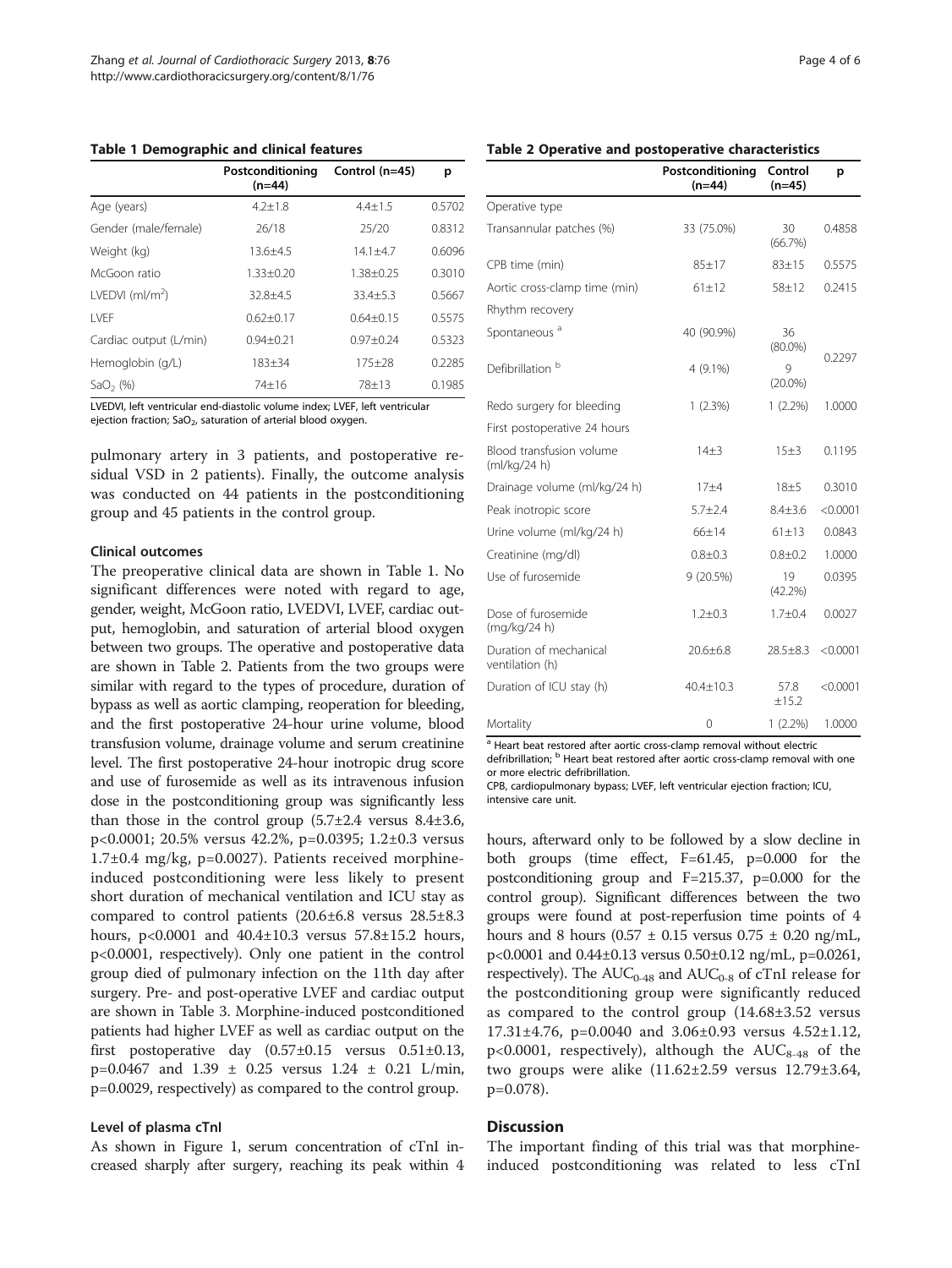<span id="page-4-0"></span>Table 3 Pre- and post-operative LVEF and cardiac output

|                               | Postconditioning<br>$(n=44)$ | Control<br>$(n=45)$ | р             |
|-------------------------------|------------------------------|---------------------|---------------|
| <b>LVEF</b>                   |                              |                     |               |
| Baseline data                 | $062+017$                    | $064 + 015$         | 0.5575        |
| Postoperative first day       | $057 + 015$                  | $0.51 + 0.13$       | 0.0467        |
| Before discharge              | $0.63 + 0.18$                | $060 + 016$         | 04080         |
| <b>Cardiac output</b> (L/min) |                              |                     |               |
| Baseline data                 | $0.94 + 0.21$                | $097 + 0.24$        | 0.5323        |
| Postoperative first day       | $1.39 + 0.25$                | $1.24 + 0.21$       | 0.0029        |
| Before discharge              | $1.55 \pm 0.31$              | $1.47 + 0.28$       | <u>በ 2046</u> |

release postoperatively. Results of this trial showed that levels of plasma cTnI at all time-points after reperfusion increased sharply and remained high for at least 48 hours in both groups, which meant myocardial injury occurred and lasted for at least 48 hours after reperfusion. Plasma cTnI levels hit their peak values at the post-reperfusion time point of 4 hours in both groups, demonstrating myocardial injury occurred mostly during the first 4 hours after reperfusion. The morphineinduced postconditioned patients showing significant reduction of cTnI levels at the time points of 4 and 8 hours, especially the AUC calculation over the first 48 hours after aortic cross-clamp removal as compared to the control patients, might imply that the morphineinduced postconditioned patients received less myocardium injury as compared to the control patients. So, morphine-induced postconditioning used in this trial was able in part to relieve myocardial injury in patients with TOF undergoing cardioplegic arrest. Since most of cTnI is eliminated in urine, urine output might significantly affect its serum level [[8,19\]](#page-5-0). Consequently, we concomitantly investigated the patients' urine output during their first 24 hours in ICU, and found no significant difference in urine output between the two groups. Therefore, we can infer that the differences in serum cTnI levels between the two groups, particularly the cTnI AUC levels, could not be related to urine output but rather reflected release of different concentrations of cTnI by the two groups at different time points in this trial.

Two important mechanisms of cellular damage have been associated with cardioplegic arrest during open heart surgery, namely ischemic injury and reperfusion injury. In this trial, morphine-induced postconditioning reduced postoperative peak release of cTnI at the postreperfusion time point of 4 hours by 31.6% compared to the control group and total cTnI release by 47.7% during the first postoperative 8 hours, suggesting that morphineinduced postconditioning may help to reduce myocardial injury induced by ischemia. However, cTnI release in the

postconditioning group was similar to the control group at the post-reperfusion time points of 12, 24 and 48 hours, and the  $AUC_{8-48}$  of the two groups were alike, which might indicate that the degree of myocardial injury induced by the reperfusion was similar in the two groups and that morphine-induced postconditioning had failed to reduce myocardial injury induced by reperfusion [[8,11](#page-5-0)]. This result was consistent with ischemic postconditioning reported previously [\[7,9,19](#page-5-0)].

Another important finding of this trial was that the morphine-induced postconditioned patients received some clinical benefits. Morphine-induced postconditioning reduced the peak inotropic score as well as the use of furosemide and increased LVEF as well as cardiac output during the first postoperative day, which might imply that morphine-induced postconditioning was related to better postoperative hemodynamics. In addition, the duration of mechanical ventilation in the postconditioning group was much shorter than that in the control group, which might infer that morphine-induced postconditioning was related to better postoperative cardiopulmonary function. Less inotropic drug use, higher LVEF as well as cardiac output, and shorter duration of mechanical ventilation coincided with reduction of plasma cTnI release, which might contribute to shorter length of ICU stay in morphine-induced postconditioned patients undergoing corrections of TOF. Although its protective effects could not be translated into more obvious clinical benefits such as lower mortality, morphine-induced postconditioning really provided enhanced cardioprotection and produced some clinical benefits mentioned above.

There are several limitations of this trial. Firstly, some important clinical decisions (for example, inotropes) were decided by clinician at work instead of specific protocols, weakening the inotropic score as an important endpoint of this trial. Secondly, enrolled patients were in a low-medium risk condition with short duration of aortic cross-clamping. It remains to be determined if high-